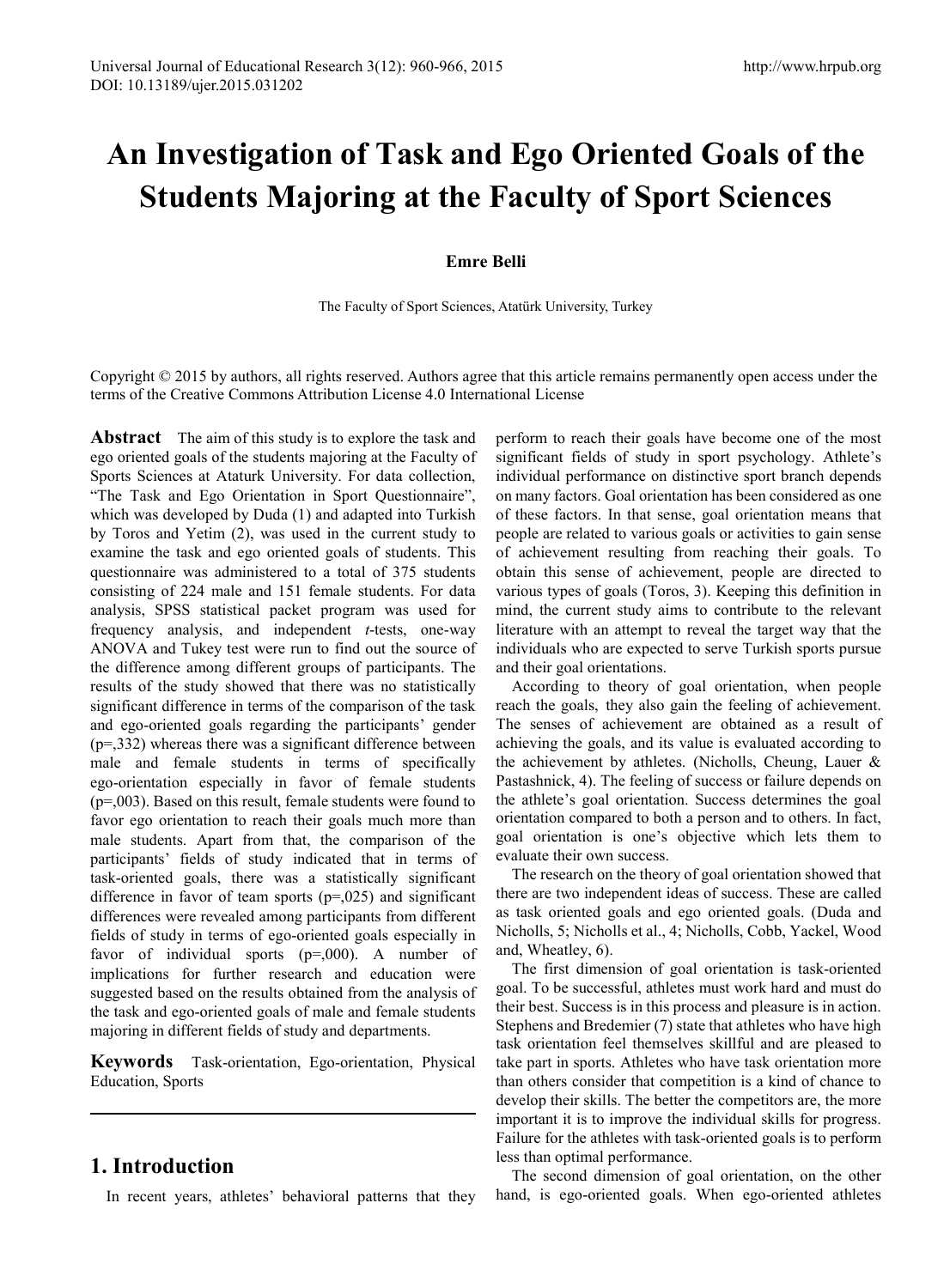provide superiority to others, they gain the sense of success. For these athletes, to be qualified as "the best" is the pleasure, and they undeniably and constantly want to be the best (Toros & Koruç, 8*)*. According to Walling and Duda's (9) research, athletes who have high ego orientation become reluctant in competitions when they feel that they would not succeed. Such athletes think that winning or being superior is a superiority and they want to do anything to win even if it means breaking the rules (Duda, 10). Research shows that goal orientation associated with the ego leads to the lack of resistance, high anxiety levels, enjoying less, and becoming satisfied on sporting events. (Boyd, 11; Duda, 10; Duda and Chi, 12).

Considering the fact that the participants of the current research are majoring at Physical Training and Sports and they are expected to be future physical training teachers, sports management teachers, and trainers in sports community, having an insight into the task and ego oriented goals of these students is worth revealing in terms of individual and social concerns. In the light of these, the aim of this research is to investigate the task- and ego-oriented goals of the students studying at the Faculty of Sports Science at Atatürk University in terms of age, gender, field of study, department and grade.

#### **2. Methodology**

The aim of this study is to reveal the task- and ego-oriented goals of the students majoring at the Faculty of Sports Sciences at Atatürk University.

The population of the research is comprised of the students at the Faculty of Sports Sciences at Atatürk University and the sample for the current study consisted of a total of 375 students that included 224 male students and 151 female students. To select the participants who voluntarily would participate in the study, the participants were distributed a consent form and sign it before the distribution of the questionnaire if they voluntarily participated in the study.

For data collection, the questionnaire called "The Task and Ego Orientation in Sport Questionnaire" that was developed by Duda (1) and translated into Turkish by Toros and Yetim (2) was used to gather data. The reliability (Cronbach's Alpha) of the questionnaire was tested and the internal consistency of items in the questionnaire was found to be high in this context (0.88).

For data analysis, SPSS statistical packet program was used and the significance level was accepted as  $(p<0.05)$ 

In the current research, frequency analysis was done for the analysis of demographic features of the students, independent *t*-tests were run to compare the students' task and ego oriented goals in terms of gender and fields of study, one-way ANOVA was carried out to find out the difference between task and ego-oriented goals in terms of age, year of study and the department and Tukey test was run to find out from which group the difference results.

#### **3. Findings**

**Table 1.** The Demographic Information About The Participants

| Gender                      | N   | $\frac{0}{0}$ |
|-----------------------------|-----|---------------|
| Male                        | 224 | 59.7          |
| Female                      | 151 | 40.3          |
| Age                         | N   | $\frac{0}{0}$ |
| 20 and under                | 99  | 26.4          |
| $21 - 25$                   | 202 | 53.9          |
| 26 and over                 | 74  | 19.7          |
| Department                  | N   | $\frac{0}{0}$ |
| Coaching                    | 102 | 27.2          |
| Physical Education Teaching | 86  | 22.9          |
| Sports Management           | 94  | 25.1          |
| Recreation                  | 93  | 24.8          |
| Grades                      | N   | $\%$          |
| 1 <sup>st</sup> Grade       | 95  | 25.3          |
| $2nd$ Grade                 | 91  | 24.3          |
| $3^{\rm rd}$ Grade          | 91  | 24.3          |
| 4 <sup>th</sup> Grade       | 98  | 26.1          |
| Field Group                 | N   | $\frac{0}{0}$ |
| Team sports                 | 208 | 55.5          |
| <b>Individual Sports</b>    | 167 | 44.5          |
| Field of Study              | N   | $\frac{0}{0}$ |
| Football                    | 50  | 13.3          |
| Basketball                  | 40  | 10.7          |
| Handball                    | 44  | 11.7          |
| Volleyball                  | 41  | 10.9          |
| Tennis                      | 21  | 5.6           |
| Skiing                      | 31  | 8.3           |
| Ice sports                  | 24  | 6.4           |
| Wrestling                   | 20  | 5.3           |
| Boxing                      | 23  | 6.1           |
| Gymnastics                  | 22  | 5.9           |
| Athletics                   | 21  | 5.6           |
| Other fields                | 38  | 10.1          |
| Total                       | 375 | 100           |
|                             |     |               |

Considering the distribution of participants regarding gender, it was revealed that 59, 7 % of the participants consisted of male students and 40,3 % of them were comprised of female students. In terms of age, 26,4 % of the students were between the ages of 17 and 21, 53,9 % between 21 and 25, 19,7% of them were 26 or over 26. With regards to departments, 27,2 % of the total students were the ones majoring at Coaching Education, 22,9% of them were at Physical Education Teaching, 25,1 % at Sports Management and 24,8 % at the Recreation Department. As for the analysis of year of study, 25, 3 % of the participants were studying at their  $1<sup>st</sup>$  grade, 24,3 % of them at their  $2<sup>nd</sup>$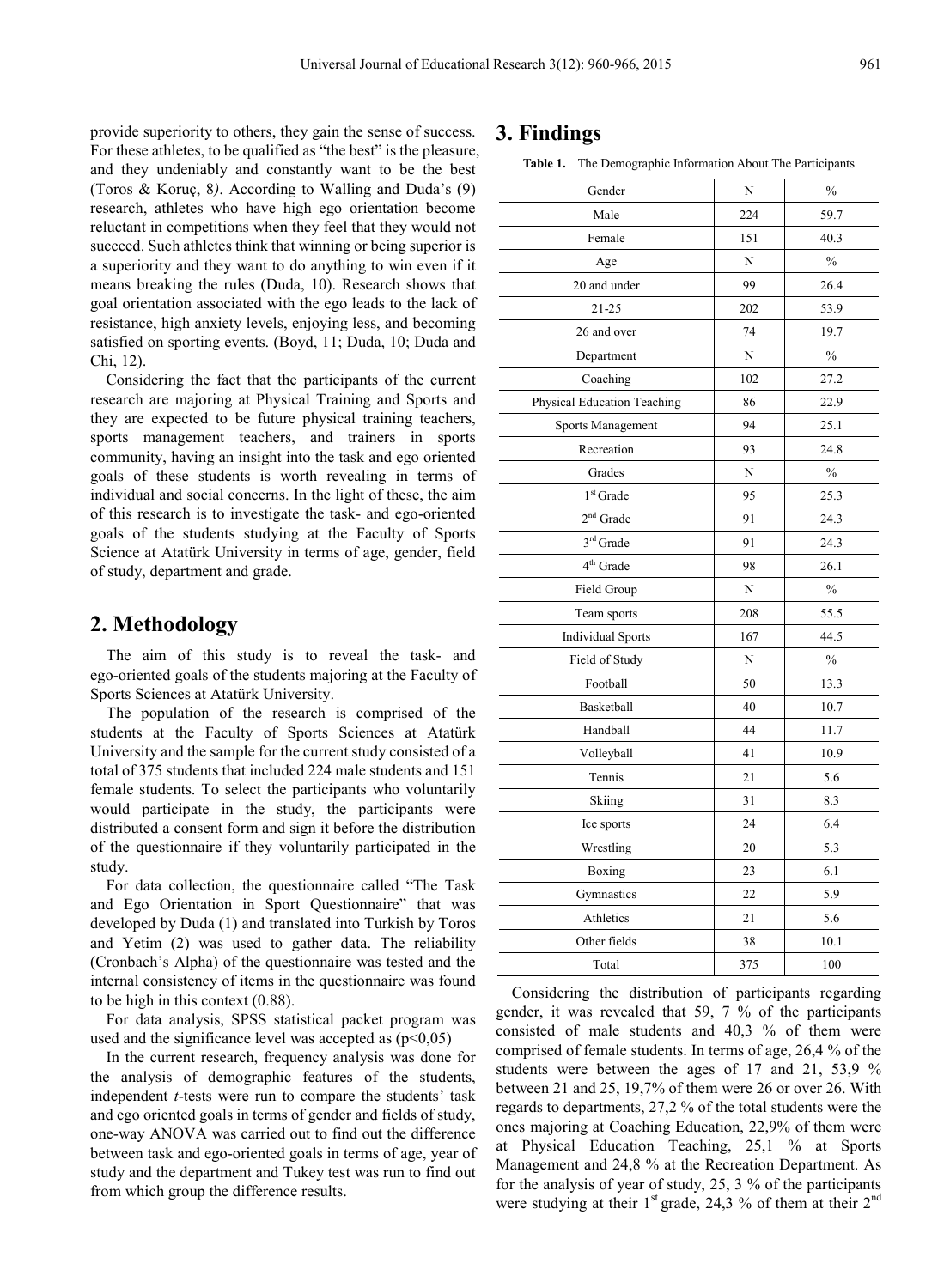grade, 24,3 % at the  $3<sup>rd</sup>$  grade and 26,1 % of them were at the  $4<sup>th</sup>$  grade. According to the distribution of students regarding their field of study, 55,5 % of the students were competing at team sports whereas 44,5 % of them were competing at individual sports.

**Table 2.** The Means of Task And Ego Oriented Goals Obtained from the Analysis of The Participants' Responses to 'The Task And Ego Orientation in Sport Questionnaire'

| Sub-dimension    | N   | Minimum | Maximum | Mean | Std.<br>Dev. |
|------------------|-----|---------|---------|------|--------------|
| Task orientation | 375 |         |         | 3.45 | .965         |
| Ego orientation  | 375 |         |         | 3.36 | 1 0 5 4      |

The analysis of Table 2 indicates that the participants had the mean scores of ( $\overline{X}$  =3,45±,965) in terms of task orientation and  $(\overline{X} = 3,36 \pm 1,054)$  in terms of ego orientation. Based on this result, it seems that the participants of the current research had more task-orientation to reach their goals compared to ego orientation.

| <b>Table 3.</b> The Comparison of The Participants' Views About Task and |
|--------------------------------------------------------------------------|
| Ego-Orientation Goals in Terms of Gender                                 |

|               |        |     |      | Std.  |          |                  |
|---------------|--------|-----|------|-------|----------|------------------|
| Sub-dimension | Gender | N   | Mean | Dev.  |          | $P(\text{sig.})$ |
| Task-         | Female | 224 | 3.40 | .935  | $-973$   | .332             |
| orientation   | Male   | 151 | 3.52 | 1,006 |          |                  |
| Ego-          | Female | 223 | 3,54 | .811  |          | $.018*$          |
| orientation   | Male   | 431 | 3.23 | .728  | $-2,387$ |                  |
|               |        |     |      |       |          |                  |

\*:  $p<0.05$ 

The results of the data demonstrated that there was a significant difference (p=,018) between male and female students in terms of ego- orientation goals whereas there was no statistically significant difference (p=,332) in terms of task- orientation goals. Accordingly, within the scope of ego-oriented category, female students ( $\overline{X}$ =3.54±,811) were found to have higher ego-orientation compared to male students ( $\overline{X}$ =3.23±,728).

**Table 4.** The Comparison of The Students' Views About The Task and Ego Orientation Goals in Terms of Field of Study

| Sub-dimension    | Field of study                          |            | Mean         | Std. Dev.     |       | P(sig.) |
|------------------|-----------------------------------------|------------|--------------|---------------|-------|---------|
| Task-Orientation | Team Sports<br><b>Individual Sports</b> | 208<br>167 | 3.57<br>3.30 | ,958<br>928   | 2.258 | $.025*$ |
| Ego-Orientation  | Team Sports<br><b>Individual Sports</b> | 208<br>167 | 3,06<br>3.60 | ,906<br>1.104 | 4.304 | $.000*$ |

\*: p<0,05

According to the results of the study, there were statistically significant differences within the scope of task ( $p=0.025$ ) and ego orientation (p=,000) dimensions (p<0,05). As for task-orientation, students at team sports ( $\overline{X}$ =3,54±,811) were found to have more task- oriented goals to realize their goals compared to students at individual sports ( $\overline{X}$ =3,23±,728). In terms of ego orientation, students doing individual sports ( $\overline{X}$ =3,60 $\pm$ ,1.104) were revealed to have more ego-oriented goals than students doing team sports ( $\overline{X}$ =3,06±,906) to realize their goals.

| Sub-dimension    | Age          | N   | Mean | Std. Dev. |      | P(sig.) |
|------------------|--------------|-----|------|-----------|------|---------|
|                  | 20 and under | 99  | 3.49 | .930      |      |         |
| Task-Orientation | $21 - 25$    | 202 | 3,44 | ,990      | .151 | ,860    |
|                  | $26 - 30$    | 74  | 3,37 | 928       |      |         |
|                  | 20 and under | 99  | 3,38 | .929      |      |         |
| Ego-Orientation  | $21 - 25$    | 202 | 3.32 | 1,078     | .544 | .581    |
|                  | 26-30        | 74  | 3.56 | 1.244     |      |         |

**Table 5.** The Comparison of the Students' Views About The Task And Ego Orientation Goals in Terms of Age

 $*: p<0.05$ 

As it is indicated in Table 5 above, there were no statistically significant differences between ego  $(p=000)$  and task orientation ( $p=0.025$ ) dimensions in terms of students' age ( $p>0.05$ ).

**Table 6.** The Comparison of Participants' Views About The Task and Ego Orientation Goals in Terms of Their Departments

| Sub-dimension    | Department                              | N  | Mean | Std. Dev. | F     | $P(\text{sig.})$ |
|------------------|-----------------------------------------|----|------|-----------|-------|------------------|
|                  | Physical Education Teac.                | 60 | 3.43 | ,803      |       |                  |
|                  | Sports Management<br>65<br>.838<br>3,22 |    |      |           |       |                  |
| Task-Orientation | Coaching                                | 80 | 3,83 | 1,049     | 6.792 | $0.00*$          |
|                  | Recreation                              | 63 | 3.23 | .991      |       |                  |
|                  | Physical Education Teac.                | 60 | 3,15 | .852      |       |                  |
|                  | Sports Management                       | 65 | 3.66 | 1,071     |       | $0.00*$          |
| Ego-Orientation  | Coaching                                | 80 | 3.58 | 1,119     | 6.928 |                  |
|                  | Recreation                              | 63 | 2.98 | .981      |       |                  |

\*:  $p<0.05$ 

According to the results of the study as demonstrated in Table 6 above, there were statistically significant differences between task ( $p=0.00$ ) and ego oriented ( $p=0.00$ ) dimensions in terms of departments that students were majoring ( $p<0.05$ ).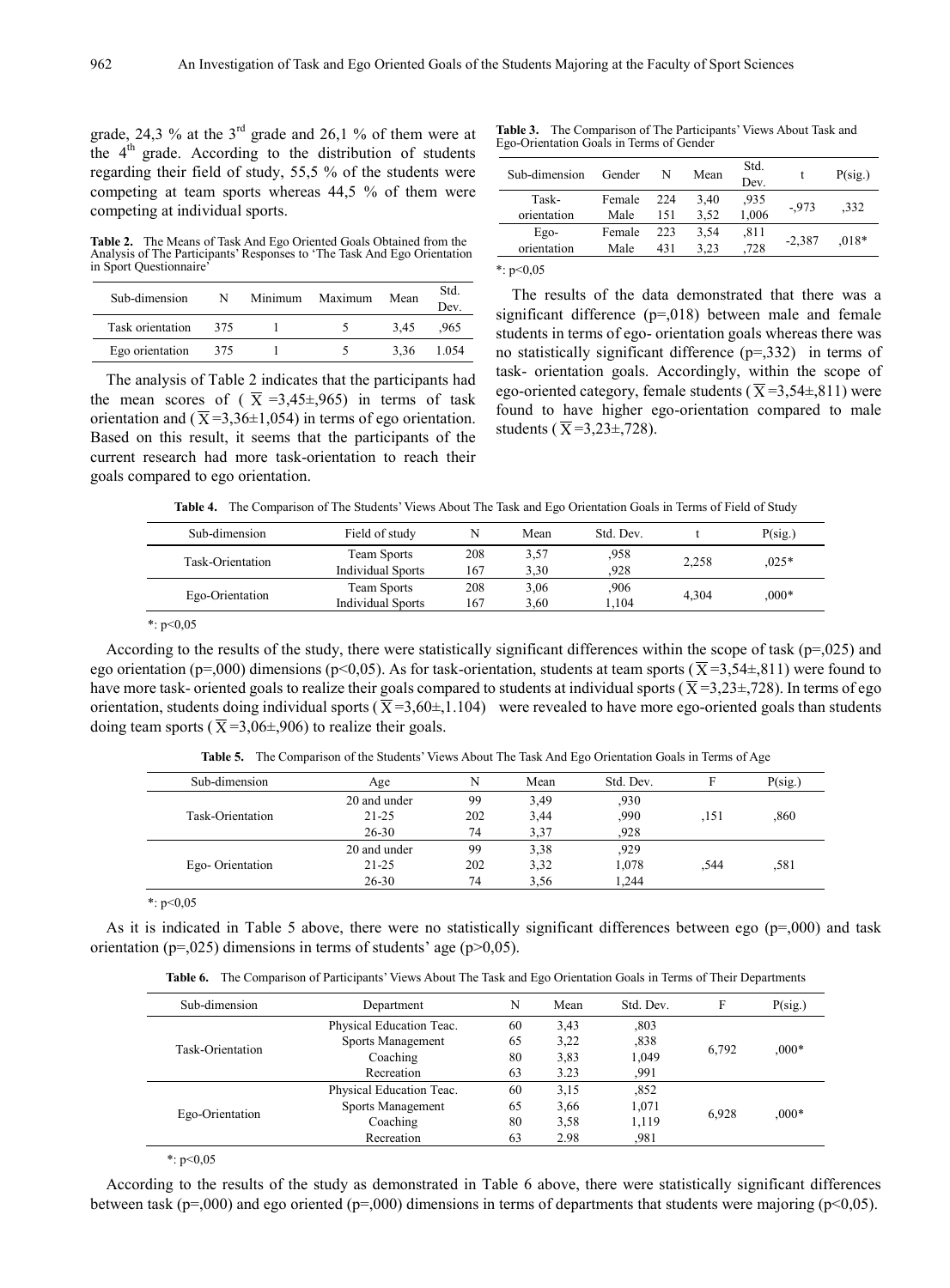#### Table 7 below displays the multiple comparisons among departments in detail.

**Table 7.** The Multiple Comparisons Among the Departments Regarding Participants' Views About Task And Ego Orientation Goals

| Sub-dimension           | Post Hoc (Tukey Test) |                |            |         |  |  |
|-------------------------|-----------------------|----------------|------------|---------|--|--|
|                         |                       | Comparison     | Mean Diff. | Sig.    |  |  |
|                         | Coaching              | Phy. Edu.Teac. | ,392       | ,070    |  |  |
|                         |                       | Sports Man.    | ,608       | $,001*$ |  |  |
|                         |                       | Recreation     | ,594       | $,001*$ |  |  |
| <b>Task Orientation</b> | Sports Management     | Phy. Edu.Teac. | $-.216$    | ,570    |  |  |
|                         |                       | Coaching       | $-.608$    | $,001*$ |  |  |
|                         |                       | Recreation     | $-.013$    | ,1000   |  |  |
|                         | Phy. Edu. Teaching    | Sports Man.    | $-513$     | $,027*$ |  |  |
|                         |                       | Coaching       | $-425$     | ,072    |  |  |
|                         |                       | Recreation     | ,174       | ,780    |  |  |
|                         | Sports Management     | Phy. Edu.Teac. | ,513       | $,027*$ |  |  |
| Ego Orientation         |                       | Coaching       | ,087       | ,955    |  |  |
|                         |                       | Recreation     | ,687       | $,001*$ |  |  |
|                         | Coaching              | Phy. Edu.Teac. | ,425       | ,072    |  |  |
|                         |                       | Sports Man.    | $-.087$    | ,955    |  |  |
|                         |                       | Recreation     | ,599       | $,003*$ |  |  |

#### $*$ : p<0,05

According to the multiple comparison results, in terms of task-orientation, there were statistically significant differences between coaching and sports management ( $p=001$ ), and between coaching and recreation ( $p=001$ ) departments ( $p<0.05$ ). Accordingly, students studying at coaching department ( $\overline{X}$ =3,83±1,049) were found to have more task-orientation compared to students majoring at sports management ( $\overline{X}$ =3,22±,838) and recreation ( $\overline{X}$ =3,23±,991) departments to realize their goals.

As for ego orientation, statistically significant differences were found between physical education teaching and sports management (p=,027), between sports management and recreation (p=,001) and coaching and recreation (p=,003) departments (p<0,05). Accordingly, students studying at sports management department ( $\overline{X}$ =3,66±1,071) were found to have higher ego orientation than the students studying at physical education teaching ( $\overline{X}$ =3,15±,852) and recreation ( $\overline{X}$ =2,98±,981) departments and the students majoring at coaching education ( $\overline{X}$ =3,58±1,119) department were found to have higher ego orientation than the students at recreation ( $\overline{X}$ =2,98±,981) department.

**Table 8.** The Comparison of Participants' Views on Task And Ego Orientation Goals in Terms of Year of Study

| Sub-dimension    | Grade       | N  | Mean | Std. Dev. | F     | $P(\text{sig.})$ |
|------------------|-------------|----|------|-----------|-------|------------------|
|                  | $1st$ grade | 91 | 3,30 | .916      |       |                  |
| Task-Orientation | $2nd$ grade | 70 | 3,55 | ,987      | 1,227 | ,300             |
|                  | $3rd$ grade | 62 | 3,49 | ,971      |       |                  |
|                  | $4th$ grade | 45 | 3.56 | 1,017     |       |                  |
|                  | $1st$ grade | 91 | 3,06 | ,936      |       |                  |
| Ego-Orientation  | $2nd$ grade | 70 | 3,61 | 1,107     |       |                  |
|                  | $3rd$ grade | 62 | 3,55 | 1,076     | 4,636 | $0.04*$          |
|                  | $4th$ grade | 45 | 3,32 | 1,041     |       |                  |

\*:  $p<0.05$ 

Based on the results obtained from the analysis of the data, it was revealed that there was not a statistically significant difference in terms of task-orientation  $(p=0.300)$  whereas there was a significant difference in terms of ego orientation  $(p=0.004)$  (p<0,05). The results of the multiple comparisons of the participants' views in terms of the year of study are displayed in Table 9.

**Table 9.** The Results of The Multiple Comparison of The Task And Ego Orientation Goals In Terms of Participants' Year of Study

| Sub-dimension   | Post Hoc (Tukey Test) |             |            |          |  |  |
|-----------------|-----------------------|-------------|------------|----------|--|--|
|                 | Comparison            |             | Mean Diff. | Sig.     |  |  |
|                 | $1st$ grade           | $2nd$ grade | $-.550$    | $0.005*$ |  |  |
| Ego Orientation |                       | $3rd$ grade | $-.487$    | $0.023*$ |  |  |
|                 |                       | $4th$ grade | $-259$     | 513      |  |  |
|                 |                       |             |            |          |  |  |

\*: p<0,05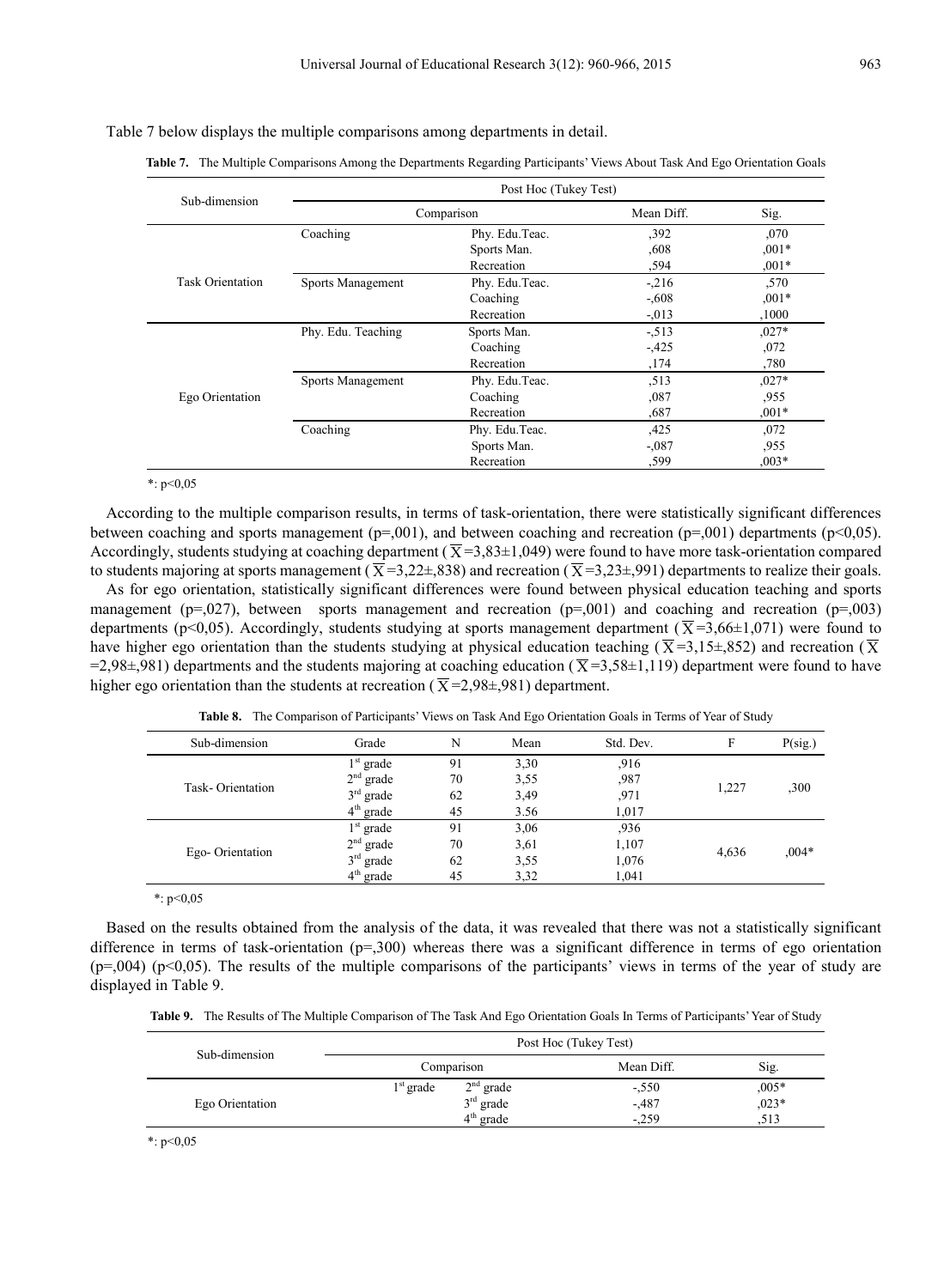According to the multiple comparison results, in terms of ego orientation, there was statistically significant difference between 1<sup>st</sup> grade students and  $2<sup>nd</sup>$  grade (p=,005) and 3<sup>rd</sup> grade ( $p=0.023$ ) students ( $p<0.05$ ). Accordingly, it was also revealed that 1<sup>st</sup> grade students ( $\overline{X}$ =3,06±,936) has more ego orientation to succeed their goals compared to  $2<sup>nd</sup>$  grade ( $\overline{X}$ =3,61±1,107) and 3<sup>rd</sup> grade ( $\overline{X}$  =3,55±1,076) students.

## **4. Discussion and Conclusions**

Task and ego orientation of students who study at Faculty of Sport Science in Atatürk University has been searched while achieving their goals and the following results were obtained from the analysis of data.

The average in the sub-dimension of participants' task orientation seems to be more than average in the sub-dimesion of ego orientation. While an individual dealing with his ego, the contribution of pedagogical and psychological training on bachelor degree could be one factor that affected the results and it could account for the fact that the sub-dimension of target orientation had higher average. Particularly, if it is considered that individuals' age group that we focused, is a period that shows the transition from adolescent to adulthood, another reason could be related to the individuals management strategies to cope with general and individual targets they have regardless of being either in team sport or individual sport in trainings. Especially for the young athletes who had inadequate training; ego orientation can leave them under stress with the fear of failure on competition environments and can cause psychological problems. For this reason, it is a positive indication that our trained adolescents tend to have task orientation more than ego orientation. The finding of the study that was conducted by Arıburun and Aşcı, (13) with a focus on American football players, also supports this study in that these authors also found that the average of task orientation was higher than the average of ego orientation. Similarly, Çavdarlı (14), focusing on high-school athletes and the relationship between task and ego orientation and strategy of coping with stress in sport, also found that the average of task orientation was higher than the average of ego orientation. In conclusion, these results also support the findings we obtained.

In the comparison of goal orientations, according to the gender of the participants, significant differences were observed in favor of women in the sub-dimension of ego orientation. In this regard, the reason behind this finding might be related to the fact that women feel that they have to care more about their bodies from early years contrasted with men, so they maintain these acquired habits throughout their lives (Şabaplı and Uskun, 15). For this reason, women's having more ego-orientation than men towards the way of target, seems normal. Considering this, not only the performance of opponent or the performance of teammates, but also her appearance could be a reason to have ego-orientation for them. In addition, it has been concluded that the task and ego orientation levels did not differ in terms

of gender in the studies of Byoung and Gill (16), and Çavdarlı, (14). This finding contrasts with the findings we obtained. Moreover, in contrast to the findings of the present study, in the study of White and Duda (17) which focused on the relationship between ego and task oriented goals and motivation, gender, and level of sport involvement, the opposite result was found, which means that there was a significant difference between male and female students in favor of male ones regarding the task-oriented scores of students.

According to the participants of the sport branch group, statistical differences were observed as the analysis showed that students of team sports favored task orientation whereas students of individual sports favored ego-orientation. The results show that students of team sports are also such athletes who believe working more to achieve their goals. The reason is that in team sports, the targets become real with the performance of a number of people, and one's performance will affect not only himself but also his team. Thus, this result can lead the student who is competing on a team sport, have more self-responsibility and this can cause having task orientation for achieving his goals. On the other hand, in individual sports, having ego-orientation seems normal, because of the reason that these students with ego orientation work individually and compete against themselves and they keep themselves aside from their work thereby keeping themselves away from thinking of having an ability to achieve anything.

Ego orientation, which is one of the biggest factors pioneering the capabilities of these athletes on developmental age can lead qualified athletes turn into mediocre athletes. This finding has also been evidenced in the previous research (i.e. Kavussanu & Ntoumanis, 18). In this sense, for instance, Kavussanu and Ntoumanis (18) came to the conclusion that the ego orientation negatively affected moral motivation of individuals who were in the field of study which required high contact thereby supporting our findings.

According to participants' age; although no significant differences were found in the comparison of goal orientations, it is an interesting finding of the current study that younger age groups students had more ego orientation than students between 26-30 years old. This finding may result from the fact that the students' having more sporty experience with age have more individually ego-orientation compared to inexperienced students at a young age. Because individuals who are entering a new social group are more likely to move with a group of psychology until exploring the environment, they show predisposition to task orientation. Younger students are mainly considered to be new students to school, this case can be seen as expected and normal.

According to branch of the participants, while comparing the goal orientations, it has been found significant differences about both task and ego orientation's sub-dimensions. It has been seen that in the sub-dimension of task orientation, especially students who study in the coaching department have a higher average than students in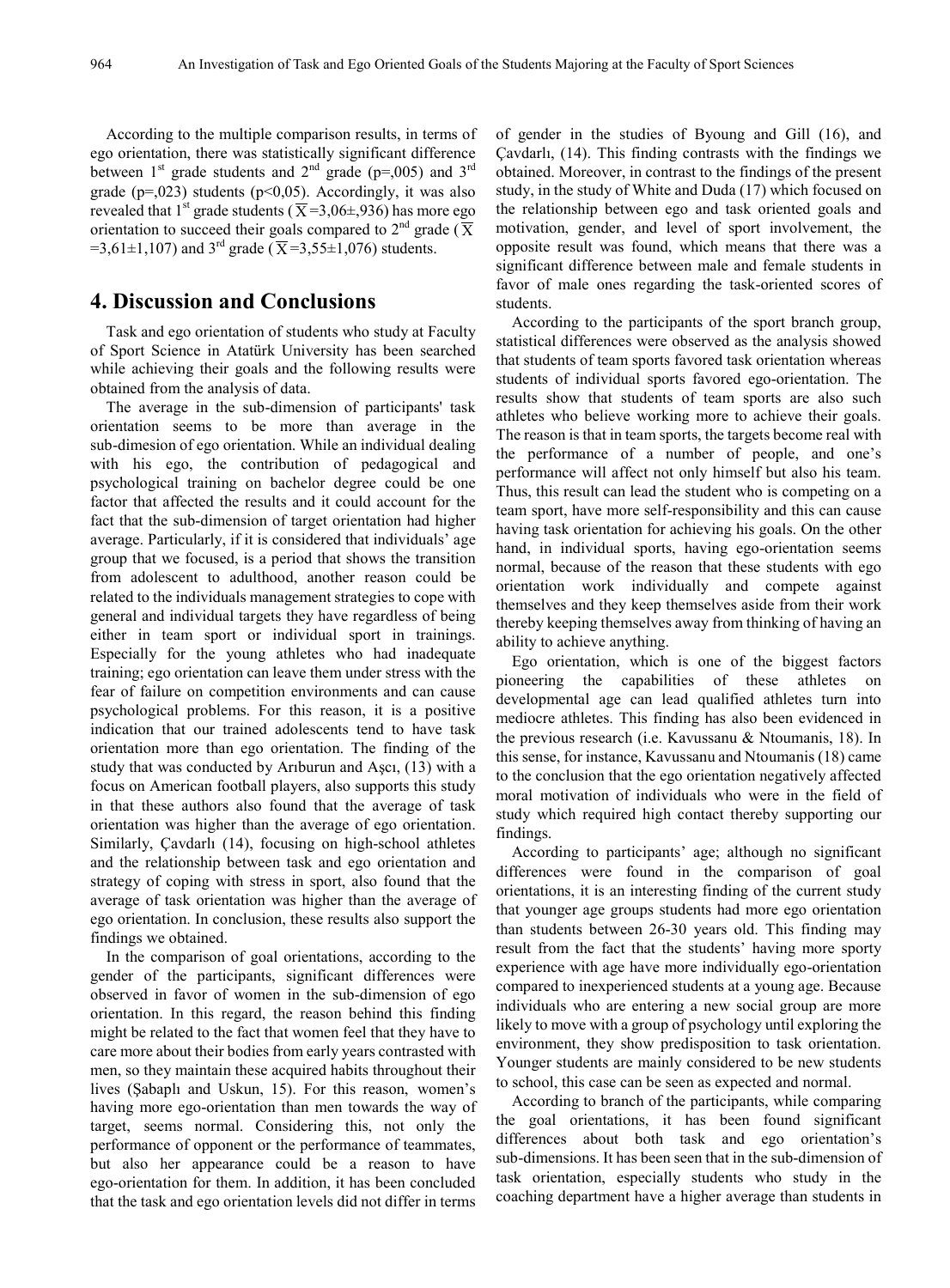other departments. Because coaches are expected to be the ones who prepare students both mentally and physically while athletes are showing their best efforts; thus also, their target's being task-oriented appears to be a normal and expected result. This result can also supply that coach's education which is given in the schools is successful. It can be seen that in ego orientation's sub-dimension, students who are studying at sport management have more average. According to Walling and Duda's (9) researches show that when an athlete with high ego orientation feels his failure about the race, they become reluctant. When this is considered, having this ego by those people who are expected to manage the sport when they graduate come across in a negative light. These people at a young age should be educated by knowing that managing does not require having an ego, in contrast it is actually providing a cooperation with people by themselves and having a tendency about tasks.

As a result, with the training they received, students will shape the sport of a country, and to realize the goals of our youth precautions should be taken to cope with ego orientation and to create some individuals targeted the task orientation. For instance, to raise students' awareness of their own actions and their relationship with other people, individual seminars that aim to present a different viewpoint to the youth by enhancing the development of communication, team and leadership could be organized to come up with the challenges the youth experience. With this, our youth who study at faculty of sport science will know the privilege of working and do their bests and they will contribute to the development of Turkish sports.

This research is limited to the investigation of the students with an age range between 30 and under 20 majoring at four different Departments at the Faculty of Sports Sciences at Atatürk University, that were, the Departments of Physical Education Teaching, Sports Management, Coaching and Recreation at two fields of study, that are, Team Sports or Individual Sports with a range from the  $1<sup>st</sup>$  year of study to  $4<sup>th</sup>$ year of study. More specifically, the current study limits the scope of this research to a total of 375 students at the Faculty of Atatürk University to have an insight on their ego and task oriented goals and to shed a light on the differences and similarities among students' views about task and ego oriented goals in terms of their gender, age, field of study, department and grade.

## **REFERENCES**

- [1] Duda, J. L. "Goal perspectives, participation and persistence in sport", International Journal of Sport Psychology. 1989; 20, 42-56.
- [2] Toros, T. ve Yetim, Ü. Sporda Görev ve Ego Yönelimleri Ölçeğinin Türk Sporcuları İçin Uyarlama Ön Çalışması. International Sports Sciences Congress. 2000, 11-13 May, İstanbul.
- [3] Toros, T. Elit ve Elit Olamayan Erkek Basketbolcularda Hedef Yönelimi, Güdüsel (Motivasyonel)İklim ve Hedeflerin Özgünlük Güçlük Derecesi Özelliklerinin Yaşam Doyumuna Etkisi. Mersin University, Institute of Medical Sciences, Mersin. 2001.
- [4] Nicholls, Cheung, Lauer, Pastashnick. İndivindiual Differences in Academic Motivation: Perceived Ability, Goals, Beliefs, and Values. Learning and Individual Differences. 1989; 1, 63-84.
- [5] Duda, J.L., Nichollos, J.G. Dimensions of Achievement Motivation in Schoolwork and Sport. Journal of Educational Psychology. 1992; 84,290-299
- [6] Nicholls, Cobb, Yackel, Wood and Wheatley. Students' theories about mathematics and their mathematical Knowledge: Mutiple Dimensiojns Of Assessment. In G. Kulm (Ed) Journal For Research in Mathematics Education. 1990; 21.109-122.
- [7] Stephens and Bredemier. Moral Atmosphere and Judgements About Agression in Girls' Soccer: Relationship Among Moral and Motivation Variables. Journal of Sport and Exercise Psychology. 1995;18, 158-173.
- [8] Toros, T. & Koruç, Z. Hedef Yönelimleri ve Algılanan Motivasyonel İklim Arasındaki İlişki (Liseli Erkek Voleybolcular Üzerine Bir Çalışma). Hacettepe Spor Bilimleri Dergisi. 2005; 16 (3 ), 135-145.
- [9] Walling, M. D., & Duda, J. L., . Goals And Their Associations With Beliefs About Success in the Perceptions of the Purpose of Physical Education. Journal of Teaching in Physical Education. 1995; 14, 140-156.
- [10] Duda, J. L. Motivation in sport setting: A goal perspective approach. In Roberts, G. C. (Eds.), Motivation in sport and exercise (pp.57-91). Champaign, Illinois: Human Kinetics; 1992.
- [11] Boyd, M.P. The effects of participation orientation and success-failure on post-competitive affect in young athletes. Yayınlanmamış doktora tezi, University of Southern California. 1990.
- [12] Duda, J.L. & Chi, L. The effect of task and ego involving conditions on perceived competence and causal attributions in basketball. Makale Uygulamalı Spor Psikoloji Birliği, University of Washington, Seattle, WA, Eylül'de sunulmuştur; 1989.
- [13] Arıburun, B. ve Aşçı, H. Amerikan Futbolu Oyuncularında Hedef Yönelimi ve Algılanan Güdüsel İklim. The Journal of Sportmetre Physical Training and Sports Sciences. 2005; III (3). 111-114.
- [14] Çavdarlı, Ş. Liseli Sporcularda Görev ve Ego Yönelimleri ile Sporda Stresle Başa Çıkma Stratejileri Arasındaki İlişki, Beden Eğitimi ve Spor Anabilim Dalı, Unpublished MA Thesis, Mersin University, Institute of Education Sciences, Mersin; 2013.
- [15] Şabaplı ve Uskun. Lise Öğrencilerinin Beden Algıları ile Yeme Tutumları Arasındaki İlişki. TAF Preventive Medicine Bulletin. 2013; 12 (5), p519-528. 10, Turkey.
- [16] Byoung, J.K. and Gill, D.L. A cross-cultural extension of goal perspective theory to Korean youth sport. Journal of Sport & Exercise Psychology. 1997; 19, 142-155.
- [17] White, S. A. and Duda, J. L. The relationship of gender, level